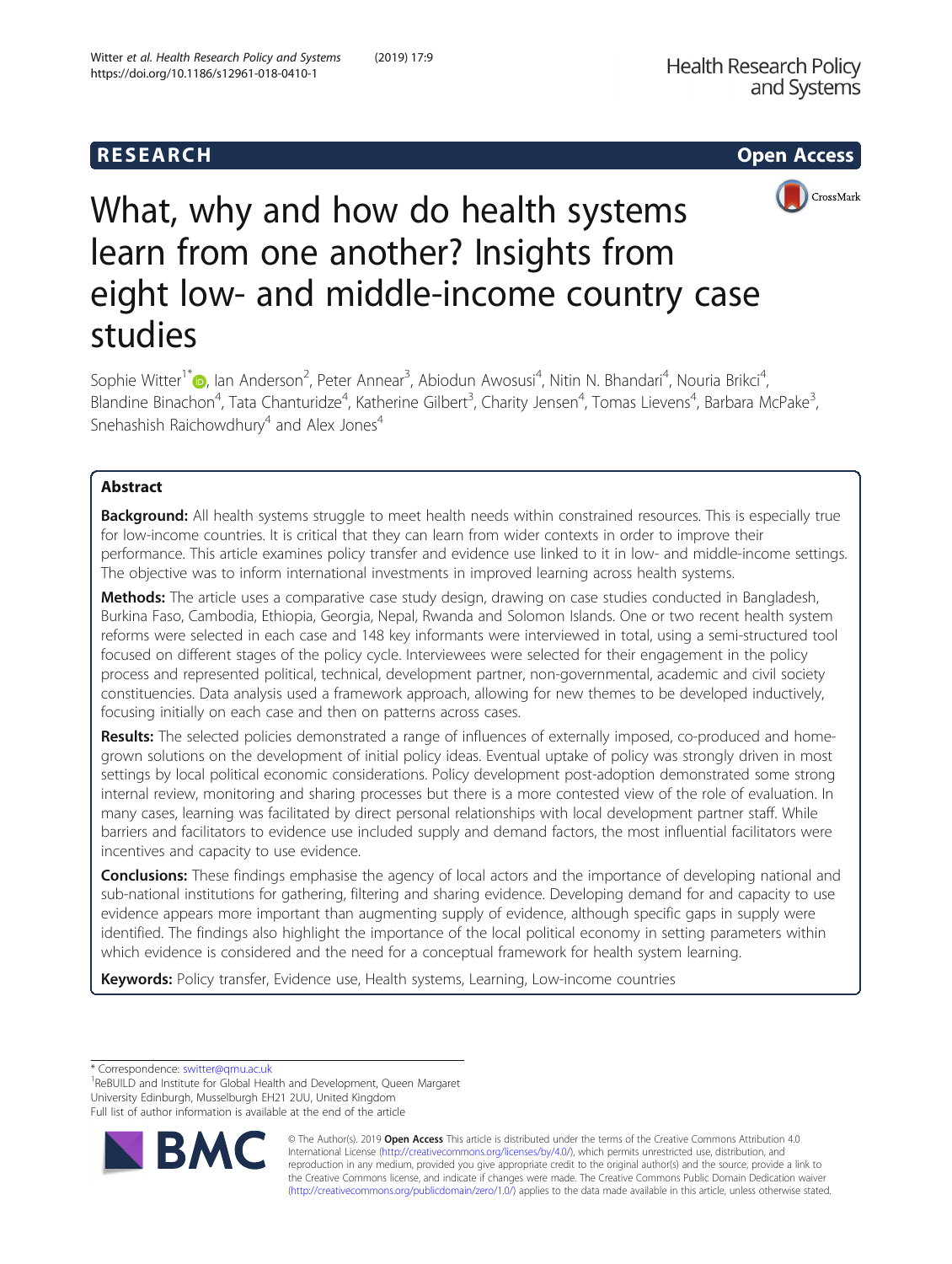## Background

All health systems face challenges managing complex and changing health needs, with these challenges being the greatest in low-income countries due to the larger health needs, faster population growth [[1\]](#page-10-0) and least availability of financial resources for health [\[2](#page-10-0)]. At the same time, these governments are committed to progressing towards universal health coverage as part of the Sustainable Development Goals [\[3\]](#page-11-0), within a context of more constrained development assistance  $[4, 5]$  $[4, 5]$  $[4, 5]$ . The use of evidence from other countries may result in health system reforms that are more efficient and effective [[6](#page-11-0)–[8](#page-11-0)]. This study seeks to understand policy transfer and evidence use around health systems in low- and middle-income settings in order to inform investments in improved learning between countries.

Globalisation and the activity of international organisations involved in the design, implementation and analysis of regional and domestic policies have facilitated dialogue and sharing of ideas and experiences across actors in different settings. The process of using the ideas, content and lessons from implementing policy from other countries, or what this study terms 'learning across systems', falls under the broader literature on policy transfer. Transfer is defined as the intentional process through which "knowledge about policies, administrative arrangements, institutions etc. in one time and/or place is used in the development of policies, administrative arrangements and institutions in another time and/or place" [\[9](#page-11-0)]. Unintentional emulation of policies, on the other hand, may be considered to be merely a 'convergence' of policy rather than a process in which one actor deliberately seeks and uses lessons from other actors [[10](#page-11-0)].

A small but growing set of literature seeks to understand policy transfer processes in the health sector of low-income countries. Mechanisms of policy transfer that are identified include learning, coercion, socialisation and competition [\[11](#page-11-0)]. Financial assistance, identified as the most dominant form of coercion, has also led to changes in in-country policy, in many cases the adaptation of policy specifically to receive aid [[12\]](#page-11-0). Significant attention in the literature has been placed on the role of international organisations, while questions around individual country-to-country transfers are not as well understood [[12\]](#page-11-0). The bulk of relevant literature appeared in the 1990s and early 2000s, suggesting that research has de-prioritised this topic. This presents a missed opportunity to understand the mechanisms involved in policy transfer, especially those between low-income countries and those that are specific to the health sector.

Studies of evidence-based policy-making link to the policy transfer literature by highlighting the types of evidence that currently (or from the perspective of many researchers, should) inform policy, including systematic or scientific research, practical experience and political judgement  $[13]$  $[13]$ . Many also recognise that evidence is used in different ways, including instrumentally (using evidence to problem-solve in policy and to improve policy outcomes), conceptually (evidence contributes to knowledge on a particular issue) and symbolically (for example, when evidence is used by politicians to legitimise themselves or to support political claims) [[14](#page-11-0)–[19](#page-11-0)]. Further, it is now widely recognised that policy-makers make decisions in rational and emotional (e.g. political, value-based) ways (using 'bounded rationality'), which require different forms of evidence [[20\]](#page-11-0). Recommendations for improving the uptake of evidence include pursuing the systematic examination of research that more holistically identifies past lessons and experiences [\[21](#page-11-0)]; using research that targets multiple stages of the policy process, for instance, to inform agenda-setting, examining alternatives and outcomes [[22\]](#page-11-0); evaluation of policies that considers political factors [\[23](#page-11-0)]; and giving greater attention to the institutional and capacity factors that favour uptake of evidence [\[24\]](#page-11-0).

Drawing from eight country case studies, this article seeks to supplement existing literature by drawing on the insights and experience of policy-makers in low-income countries and assessing their demand for evidence, how it is met (or not) and what barriers they perceive to exist. It aims to understand how learning has occurred in these case studies of health policy reform and what could be done to strengthen it. It was undertaken by Oxford Policy Management to inform the Bill and Melinda Gates Foundation on priorities for investment in supporting cross-country learning on effective health system policies.

## **Methods**

The wider study within which the case studies were nested started in early 2017 with three scoping literature reviews focussed on (1) the content of learning across health systems, in terms of which topics comparative health systems literature has addressed since 2000 and using which methods [[25](#page-11-0)]; (2) a review of institutions and platforms that currently exist and aim to facilitate learning across health systems [\[26](#page-11-0)]; and (3) international health policy transfer studies [\[12](#page-11-0)]. These background reviews and meetings fed into the design and framework for analysis of the case studies, which were overseen by an expert advisory group of researchers. The study was approved by the Ethical Review Committee of the lead UK institution.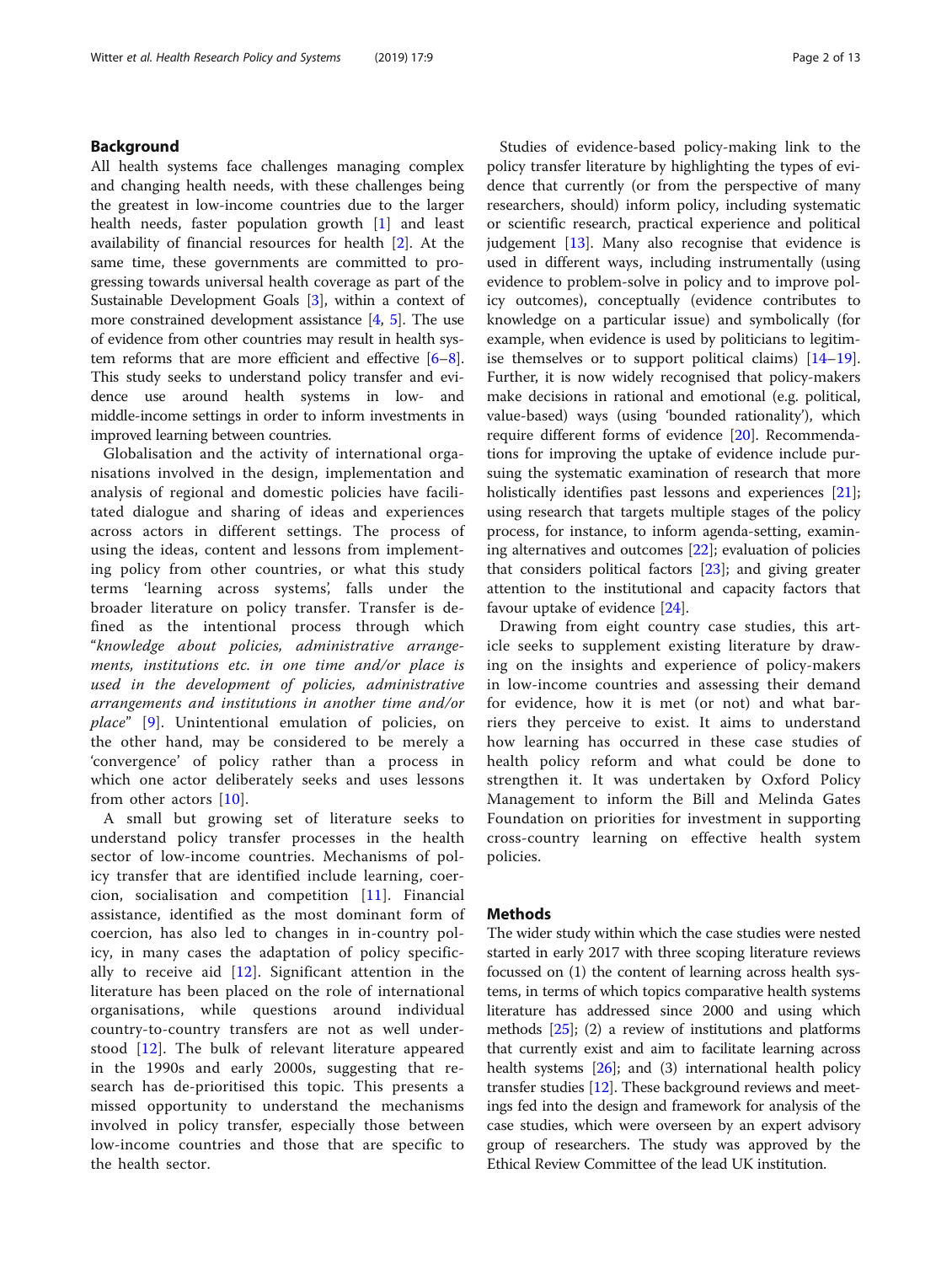The country case studies aimed to answer two research questions, as follows:

- 1. How do national and sub-national decision-makers access and use ideas and evidence about how to make their health systems work better and where does international evidence fit in that picture?
- 2. What gaps do national and sub-national decisionmakers perceive in their access to appropriate health system evidence in general, and evidence about other countries' experiences in particular?

Case studies were selected from countries that were categorised as low income in 2000 and performed well in meeting Millennium Development Goal targets by 2015 (had achieved at least 1.5 on the Centre for Global Development's health score) [[27\]](#page-11-0). From those countries that met these criteria (23 in total), eight were selected as initial case study candidates on the further criteria of geographic spread, inclusion of Anglophone and Francophone African countries, and feasibility of access to appropriate interviewees. The counties selected were Bangladesh, Burkina Faso, Cambodia, Ethiopia, Georgia, Nepal, Rwanda and Solomon Islands. Five of these are currently classified as low income, while three are now lower middle income.

One to two policies or programmes (policy is used as shorthand for both in this article) were chosen per country. The policy selection criteria were simply that the reforms were undertaken within the past decade (to ensure recall by interviewees), and involved significant change to at least one health system block. The studied reforms (described further in Box 1) cover a wide range of reforms, including the Health Extension Programme (HEP) in Ethiopia, the Sector Wide Approach and community clinics in Bangladesh, Health Equity Funds and Special Operating Agencies in Cambodia, hospital privatisation and health sector financing reforms in Georgia, the Integrated Management of Maternal, Neonatal and Childhood Illness programme in Nepal, the Role Delineation Policy in Solomon Islands, health financing reforms, including community-based health insurance (CBHI, the Mutuelles de Santé) in Burkina Faso, and CBHI and performance-based financing in Rwanda.

Key informants were selected purposively according to their involvement in the relevant reforms and willingness to be interviewed. The objective of the interviews was to elicit tacit knowledge on the two core research questions – knowledge that is often not documented due to its political and sometimes sensitive nature. A total of 148 key informant interviews were conducted (Table [1](#page-4-0)). Within these, the largest constituency was technical staff from governmental agencies, followed by technical staff from development partner agencies (bilateral and multilateral organisations that implement and/or fund health interventions).

#### Data collection and analysis

Data collection was conducted from July to September 2017 and started with the review of published and grey literature on the tracer policies, focusing on the research questions. A semi-structured interview guide was developed and used across the cases, structured according to the policy cycle stages, which had been identified as presenting different issues for evidence use in the international literature. The conceptual framework used to develop the policy stages starts with conceptualisation. This is the beginning of the policy transfer process and refers to the development of the broad idea of the policy itself. Formation and contextualisation refer to the processes by which the key conceptual and operational tenets of policy are concretised and then modified to the social, economic, political, and cultural norms of the country. Internalisation is the process by which a formed policy is accepted and transformed by in-country policy systems. Operationalisation is the process of actually carrying out or implementing the reform. Finally, evaluation refers to critical assessment of any component of the reform [\[12](#page-11-0)].

The interview guide included sections and suggested prompts for each of the policy transfer phases, as well as general questions on whether these reform experiences were common to other policies, whether there are particular barriers to learning in policy reform, and whether and how the country had shared its knowledge regarding these reforms with other countries.

Country visits took place over 1-week periods in July to September 2017. Most key informant interviews took place face-to-face, but some were undertaken by phone, as required. In Bangladesh, one focus group discussion was held with ex-government servants, researchers and academics in addition to one-on-one interviews held with key informants. The interviews were conducted by a lead and supporting researcher in each context and each lasted approximately 1 hour. Notes were taken during the interviews and findings were discussed each day between the two researchers. Data was subsequently analysed by both authors individually and then collectively. Data from the document review were primarily used to corroborate and triangulate with information gathered during the interviews, as well as for background information in advance of the interviews.

The framework used for interviewing was also used as a starting point for data extraction and analysis when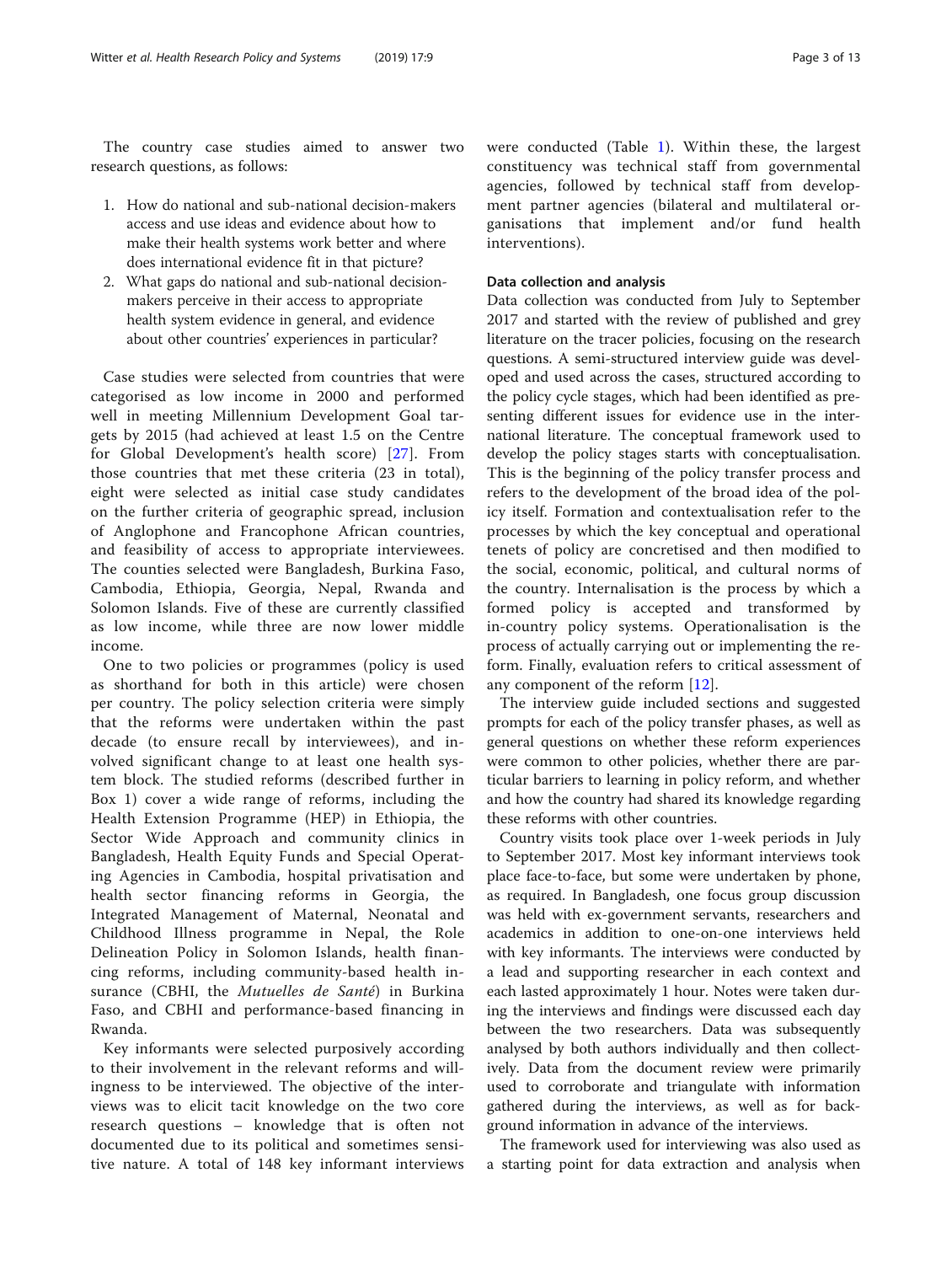## Box 1: Background on case study countries and policies **Bangladesh**

Recent health sector reforms in Bangladesh commenced with the Health and Population Sector Strategy developed by government and donor partners in 1997, resulting in the pooling of donor funds through a Sector-Wide Approach. The introduction of one-stop services through Community Health Clinics to replace domiciliary services provided by Family Planning Services field staff were also established in 1998 to herald a major shift in family planning services, from door-to-door to clinic based [\[34](#page-11-0)].

#### Burkina Faso

Community-based health insurance (Mutuelles de Santé), as a health financing policy intervention, has had a long history in Burkina Faso, from the first experiments in the late 1980s to the 288 schemes identified in 2013. Moreover, the community-based health insurance 'movement' is said to have given rise to significant policy initiatives such as the planned universal health insurance (Assurance Maladie Universelle) [\[33](#page-11-0)].

## Cambodia

Cambodia's health sector has been innovative. Among many initiatives that have accompanied the longer-term process of health reform that began in the mid-1990s, two in particular have attracted significant international attention. The Health Equity Fund (which was initiated in 2000) is now a nationwide social health protection scheme, delivering publicly provided health services to the poorest one-fifth of the population. On the supply side, the development of a unique form of contracting in the delivery of public health services (launched in different forms in the mid-1990s) has begun to produce observable results in the management of health service delivery [\[32](#page-11-0)].

## Ethiopia

One of the policies credited with making a substantial contribution to progress towards achieving the health-related Millennium Development Goals 4, 5 and 6 in Ethiopia is the government's flagship Health Extension Program. Launched in 2003 and gradually scaled up nationwide, the Health Extension Program helped develop a new cadre of paid female community health workers, supported by volunteers at community level and contributed to universal access to primary health services in rural areas [\[33](#page-11-0)].

## Georgia

Georgia has introduced extensive health sector reforms and made significant progress against the Millennium Development Goals by 2010. However, while some of the reforms were driven by international best practice, closely resembling developments in the region (e.g. health financing reforms in 1997–2003 aiming at introduction of Social Health Insurance, and later reforms from 2012 targeting Universal Health Coverage), others were home-grown and sometimes quite radical (e.g. hospital reforms in 2006–2012, resulting in privatisation of over 70% of public hospitals in a poorly governed environment, with subsequent implications for costs and quality of services) [[31\]](#page-11-0).

#### Nepal

Despite the constraints, Nepal made substantial progress in reaching the Millennium Development Goals, especially in reducing child mortality. Community- and facility-based health interventions focused on child health such as Integrated Management of Childhood Illness (now known as Integrated Management of Maternal, Neonatal and Childhood Illness), vitamin A supplementation, immunisation, and deworming programmes contributed to achieving the reduction. This was facilitated by a network of 50,000 female community health volunteers that played an important role in promoting health and reducing the gap between the community and the health facility [[29](#page-11-0)].

## Rwanda

Rwanda achieved substantial population health improvements and is particularly known for what is widely considered to be a successful introduction of community-based health insurance and performance-based financing, alongside wider health reforms including more effective aid coordination [[30](#page-11-0)]. Introduced from the mid-1990s to early 2000s, Rwanda implemented communitybased health insurance and performance-based financing – targeting demand- and supply-side barriers respectively – significantly more effectively and at a larger scale than any other low-income country [[30](#page-11-0)].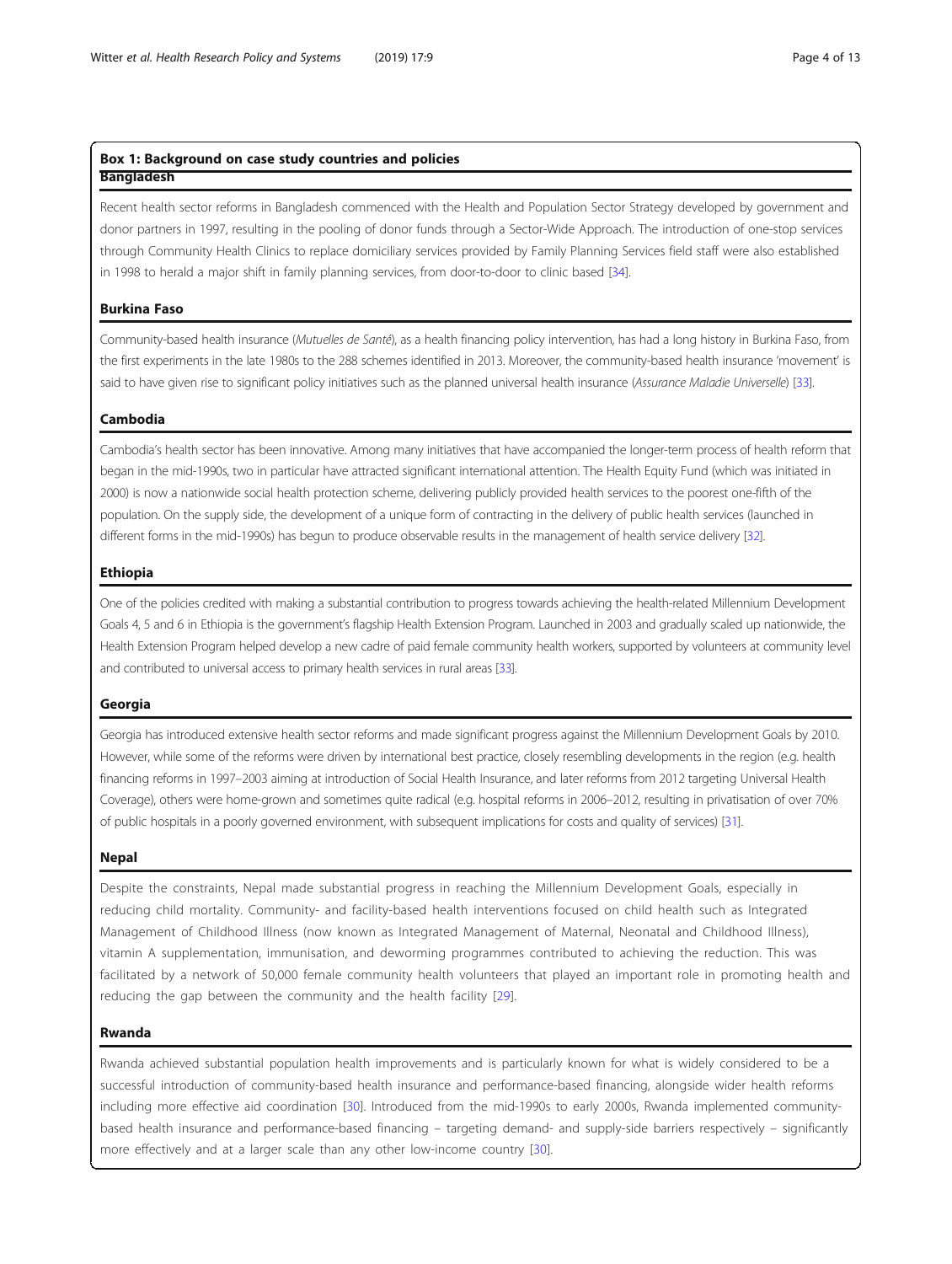#### <span id="page-4-0"></span>Solomon Islands

The Role Delineation Policy in the Solomon Islands was developed to better define the range and level of services – or packages of care – to be delivered to populations across the country. It is designed to be a strategic and system-wide reform, delivering needed services, particularly to rural areas, in a way that is financially and institutionally sustainable. Over the 15 years through which it has been developed, the Role Delineation Policy has become a central part of policy for improved health services [\[28](#page-11-0)].

writing up the case studies, although themes were allowed to emerge inductively as relevant. Once individual case studies were documented, analysis of themes across contexts was produced by the research team, aided by a workshop in October, where commonalities and differences across the case studies were elicited for each topic and discussed by the researchers who had undertaken the country case studies. Findings were presented and discussed at a meeting in Kigali in November 2017, which allowed for further cross-checking of findings. For the drafting of this paper, one researcher analysed across all case studies to present high-level synthetic findings. More detailed evidence is contained in the individual case studies [\[28](#page-11-0)–[35\]](#page-11-0).

## Results

The findings below are structured according to (1) conceptualisation; (2) uptake or implementation; and (3) further policy development, once a policy has been implemented. We then examine what respondents told us about the mechanisms of learning, which operate at international, regional and national levels. This follows the themes that emerged inductively from the interviews conducted and reflects not just findings on the specific tracer policies but also respondent's wider comments on learning and evidence use. Finally, we present cross-cutting themes in relation to facilitators and barriers to learning, which are grouped into factors focussed on the demand for and supply of evidence.

#### Conceptualisation

All of the reforms either started from or were accompanied by a local recognition of a problem. In relation to the origin of the policies, looking across the eight contexts, five broad models emerged, ranging from least to most home-grown, as follows:

- 1. In the case of the initial phase of the Integrated Management of Child Illness programme in Nepal, the country was adopting a specific international package, which was more or less standard practice across most countries.
- 2. In three cases (the Sector-Wide Approach in Bangladesh, health financing reforms in Georgia, and health financing reforms in Burkina Faso), the broad idea behind the policies was initially promoted by major international agencies, but was more actively adopted in the sense of being seen to meet a local need and fit with local contexts.
- 3. In three cases (Health Equity Funds and contracting in Cambodia, CBHI and performance-based financing in Rwanda, and community clinics in Bangladesh), the policies emerged from a partnership of development partners and government, with ideas being introduced from other contexts but being incubated and developed in substantive ways incountry. Later iterations of Nepal's Integrated Management of Child Illness followed this path too, through the shift to community-based delivery and the introduction of the package of newborn care.

|  | Table 1 Overview of key informants interviewed, by country and constituency |
|--|-----------------------------------------------------------------------------|
|--|-----------------------------------------------------------------------------|

| Constituencies                    | Bangladesh (key<br>informant interview) | Bangladesh (focus Burkina<br>group discussion) | Faso           |                |                |               |    |                | Cambodia Ethiopia Georgia Nepal Rwanda Solomon Islands Total |     |
|-----------------------------------|-----------------------------------------|------------------------------------------------|----------------|----------------|----------------|---------------|----|----------------|--------------------------------------------------------------|-----|
| Politicians                       |                                         |                                                |                |                |                |               |    |                |                                                              | 8   |
| Technical staff                   | 6                                       |                                                | 5              | 3              | 6              | 3             | 5. | 3              | 11                                                           | 42  |
| Development<br>partners           | 3                                       | 5                                              | 6              | $\overline{4}$ | 2              |               | 4  | $\overline{4}$ | 11                                                           | 40  |
| Non-governmental<br>organisations | -2                                      |                                                |                |                | $\overline{4}$ | $\mathcal{P}$ |    |                |                                                              | 19  |
| Academics and<br>consultants      |                                         | 10                                             | $\overline{4}$ | $\overline{4}$ | 3              | 2             |    | 9              |                                                              | 34  |
| Civil society                     |                                         |                                                | 3              |                |                |               |    |                |                                                              |     |
| Total                             | 12                                      | 22                                             | 19             | 12             | 18             | 10            | 13 | 20             | 22                                                           | 148 |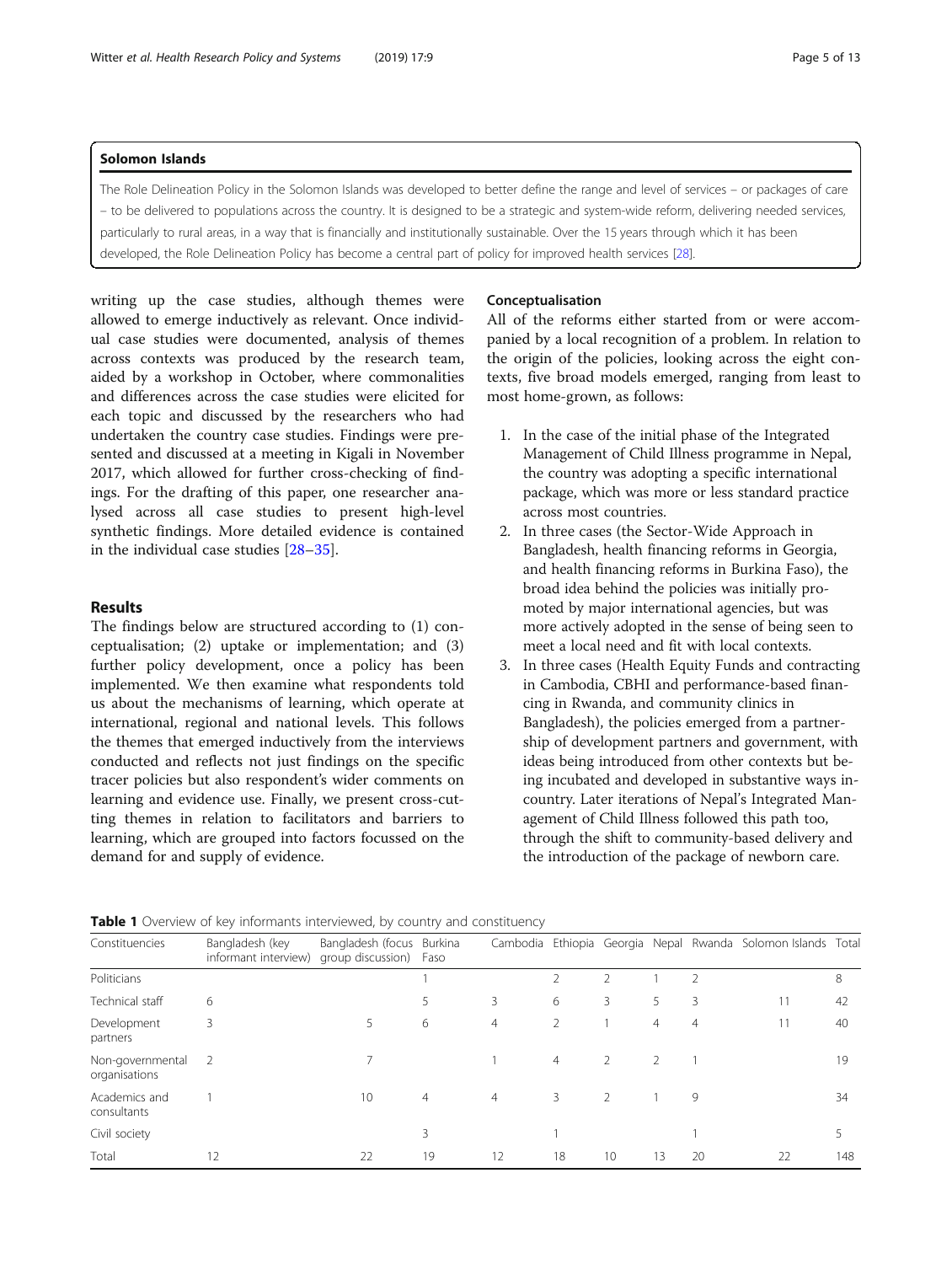- 4. In one case (Role Delineation Policy in Solomon Islands), the idea was developed locally as a means of achieving more equitable, but affordable, health services after a period of ethnic tension. The approach drew on some regional inspiration and technical support from bilateral and multilateral partners.
- 5. Finally, in the Ethiopian HEP, there was no significant external input, though the policy was influenced in cross-sectoral learning internally from agricultural extension workers in Ethiopia within one state, and later scaled up.

These points illustrate how countries adopted international ideas, but the case studies that were undertaken uncovered many situations in which evidence was not sought, or was altogether ignored. Non-adoption of international ideas and the rejection of advice from other countries had varying consequences. In Ethiopia, the international consensus was antagonistic to community health workers in the late 1990s, when the HEP programme was being developed in Tigray. The government continued to support it, however, as it seemed one of the few feasible ways to reach a dispersed rural population in a context of limited resources and infrastructure. The decision is widely seen to have paid off. Similarly, Cambodia has resisted adopting a clear purchaser-provider split for Special Operating Agencies, despite some international encouragement to do so. Nepal has resisted a number of WHO-recommended adjustments to clinical guidelines, on the basis that they are not in line with wider health system strategy or capacity. Georgia pursued hospital privatisation in the face of cautionary international advice and the legacy of that has been much more mixed.

## Uptake

It is clear from the case studies that the drivers of uptake, or moving ahead with implementation of a policy, are rooted firmly in the local political economy. In the case of Ethiopia, for example, the drivers were historical as well as ideological (the government having recently been engaged in grassroots mobilisation during civil war), combined with political imperatives (the need to deliver basic services to a large, poor population as a new regime) and pragmatism (other options were not feasible with the resources available). Ideological influences, industry lobbying and the powerful role of international agencies (such as the World Bank, during the period of reforms in transitional economies in the late 1990s) are also documented in Georgia, for instance.

Published, peer-reviewed evidence was rarely mentioned as the impetus or main source of information for policy development in the case studies. It was most likely to be consulted for review of clinical protocols, as

this is an area in which local contextualisation is regarded as less critical. The influence of published studies is also seen to occur through their dissemination from international agencies such as in the influence of international researchers on healthcare in Burkina Faso and the research on sector-wide approaches that was incorporated by proposals from donor partners in Bangladesh. That said, local evidence being published in an international peer-reviewed journal was said to give it credibility and feed a sense of pride, with both increasing the likelihood of it being acted on.

Robust evidence may be lacking for a policy (like community clinics, in the case of Bangladesh), but if the concept fits well into the socio-political context and enjoys political patronage, then reforms will still be undertaken. The cases of Cambodia and Georgia, where senior politicians made executive policy decisions that were not exactly aligned with the evidence presented, also highlight how governments can set the parameters for when they will or will not over-ride evidence, and how the choice and application of evidence is often 'purpose-driven' and predefined by political agendas. In Cambodia, early evidence suggested that contracting services out (to non-government organisations) achieved positive results. The government has been concerned about the sustainability of this option, and adopted a contracting in approach instead. This is an example of some policy options being beyond consideration, even if the evidence may have appeared to be in their favour. This is in contrast to some evidence-informed modifications that have been made by the same government to the operationalisation of Health Equity Funds (though here again, political constraints apply).

## Drivers of policy development (once adopted)

The case studies suggest that internal learning is the key to successful policy development over time. Further, capacities, skills and culture that support good examples in this respect are likely to be linked to the ability to filter experiences from other contexts intelligently.

The case studies illustrated the effective use of annual reviews to assess and improve policy performance (for example, in Rwanda and Ethiopia), adjustment of policies based on local evidence (in Cambodia, Nepal and Rwanda), using national and international routine data sources for monitoring (for example, in Georgia, which used regional comparators for benchmarking), use of evidence from operational research (in Cambodia), and technical assistance to identify the existing – and possible future – cost structures and affordability of interventions (Solomon Islands). Countries like Rwanda, Nepal, Cambodia and Ethiopia were also effective at sharing lessons across sites internally.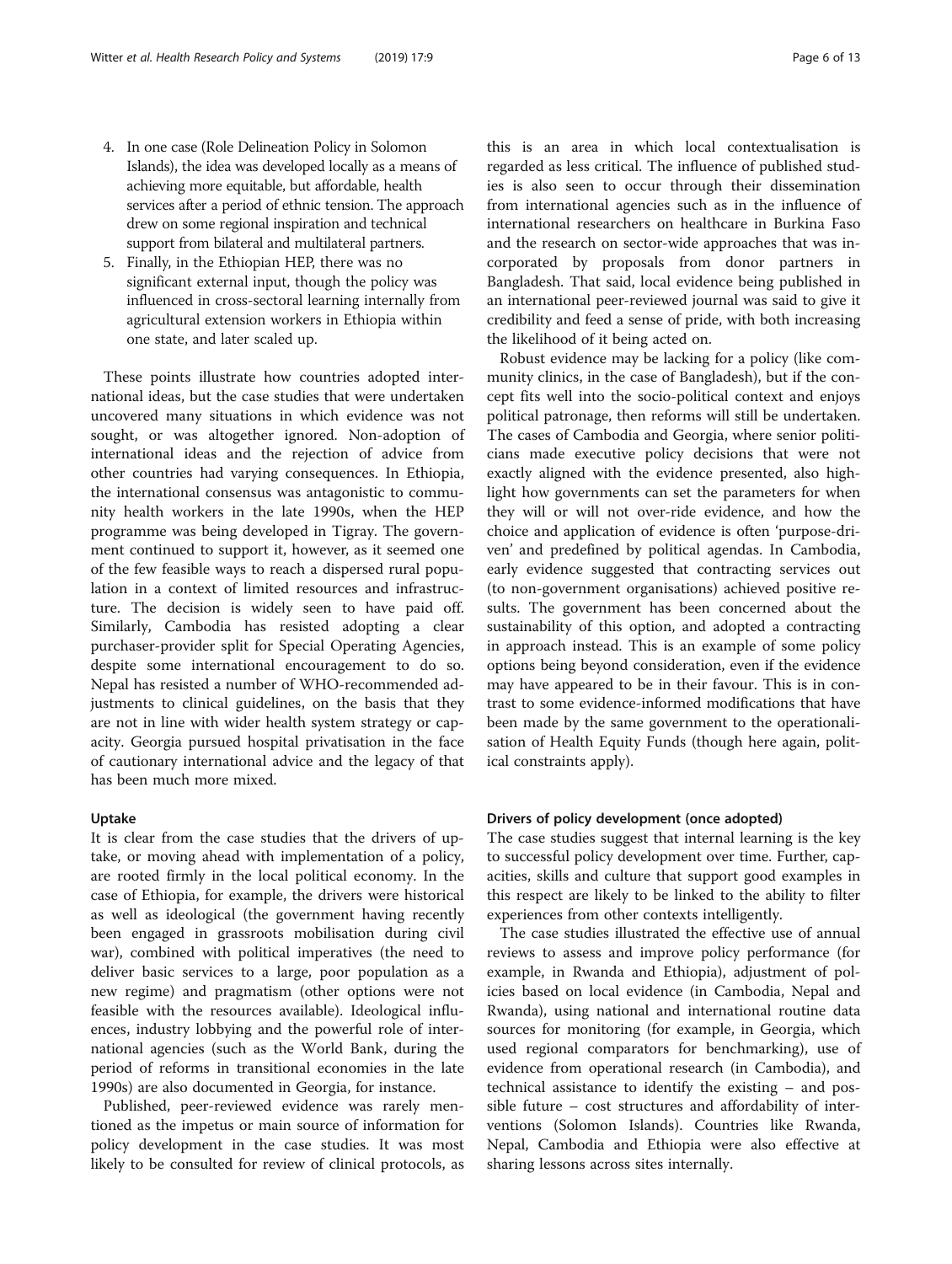By contrast, the role of policy evaluation was much more contested. In some settings, like Bangladesh and Ethiopia, there was resistance to formally evaluating high-priority national programmes, while in others, like Nepal, there were reported tussles over the ownership of the evaluation process. While some countries (e.g. Cambodia) used evaluations actively as a means of lesson-learning and mid-course corrections, many of the apparently successful policies were never formally evaluated, reflecting the higher stakes and more politicised nature of evaluative processes, compared to continuous learning through observation of a policy's outcomes over time.

#### Mechanisms for learning

A wide range of mechanisms that had supported learning processes within and across countries were mentioned by key informants. These are outlined in rough order of frequency, starting with the international ones.

International study tours were the most commonly mentioned mechanism for international learning, used across all eight sites, typically early on in the policy development process and including a variety of constituencies (technical, parliamentary, etc.). These are typically facilitated by development partners and were seen as important, although suggestions for improving their effectiveness (such as better follow-up) were also made.

Country decision-makers and technical staff also use direct relationships with development partner staff to gain advice on topics of interest at all policy stages. Development partners facilitate access to and share ideas and evidence in all settings. Some organisations are widely influential, for example, WHO. Others are seen as offering specific expertise (for example, the World Bank on health financing or International Labour Organization for social protection), though bilateral and multilateral funding agencies are also seen as having their own agendas. Personal relationships with development partner staff are highly important, especially when their presence in-country is long-term, or the country has a small population.

Attending international meetings on specific topics of relevance was also highlighted as influential in five settings (Georgia, Nepal, Solomon Islands, Rwanda and Burkina Faso), particularly regional meetings that focused on a specific, shared problem.

Technical assistance programmes were perceived to be of particular importance in learning about reforms in other countries and in supporting implementation in Bangladesh, Cambodia, Georgia, Solomon Islands, Rwanda and Burkina Faso.

Many countries shared ideas and evidence internally and with external stakeholders such as development partners through routine health system governance structures, such as coordination and technical working groups (highlighted in Cambodia, Georgia, Nepal, Rwanda and Burkina Faso). In some instances, countries systematically established groups to review international published evidence to refine specific health packages (Nepal and Ethiopia).

Capacity-building through formal training or on the job experience also played a role, with countries tending to initially train abroad but gradually develop local capacity and institutions (for example, in Rwanda and Cambodia), also in order to better retain trained staff.

Regional networks also played a role, though these were less frequently mentioned. In the Solomon Islands, regional professional networks may have facilitated idea transfer, including through contractors working across countries, and regional training networks were highlighted as significant. In (former-)francophone African countries (Rwanda and Burkina Faso), influential individual consultants working across countries and community of practice networks were cited as having contributed to the spread of ideas, including through their reports. Burkina Faso was the only context where civil society – in the form of advocacy groups, working with international partners – was cited as having influenced policy uptake.

Within countries, pilot projects supported by international non-governmental organisations played an important role in developing some of the policies (in Rwanda, Cambodia, Nepal and Burkina Faso). Some countries also used domestic study tours and meetings to exchange learning across regions within their country (e.g. Ethiopia).

It was also encouraging that some countries have started to focus on how to share lessons from their own experiences and becoming 'centres of excellence' in particular areas, such as Rwanda, which has set up institutions to share lessons on performance-based financing (amongst others), and Ethiopia, which has established an international institute for training and research on rural primary healthcare.

#### Facilitators

Facilitators of learning were grouped into those which predominantly affect the demand for evidence, those which are more linked to evidence supply, and finally some which are related to the evidence topic and its presentation.

In relation to demand, having a performance-oriented organisational culture within government was mentioned as a key factor in three settings (Ethiopia, Solomon Islands and Rwanda). Linked to this is proactive identification of evidence needs by the country (highlighted in Bangladesh, Ethiopia, Nepal and Solomon Islands). Growing government financing, confidence and leadership in setting parameters within which evidence is used was highlighted in Cambodia, where a process of growing government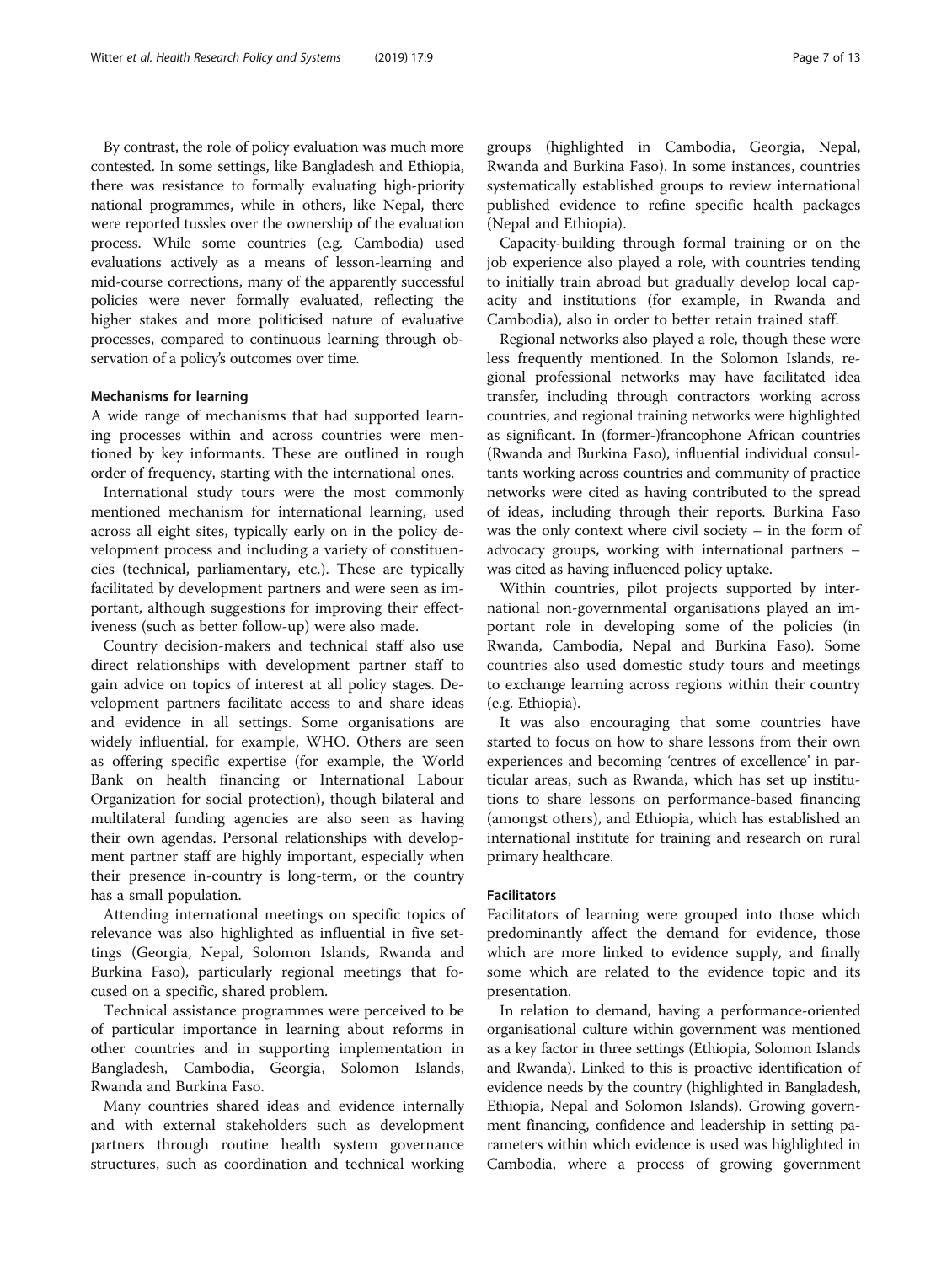leadership was accompanied by a transition in the demand for evidence originating within international organisations to originating within government. This demand can often be focused on internal learning, however, more than seeking evidence from other contexts.

Factors tending to increase confidence in suppliers of evidence included that the latter have in-country staff with embedded knowledge of the health system (highlighted in Bangladesh and Ethiopia). In some cases, authority derives from international agency authority (e.g. for the WHO package), as well as from donor funding and endorsement (Nepal).

In terms of credible evidence supply, this can be facilitated by the development of networks of international and local researchers, producing strong evidence on local policies and building capacity for local analysis (Cambodia). Similarly, consulting groups which maintain deep local roots in the local context while also connecting to international evidence can be effective evidence suppliers (Georgia).

Regional factors were again less prominent but, within West Africa, shared regional identities may play a role, facilitating learning across countries (Burkina Faso), while Nepal has consistently looked to India and Bangladesh for their experiences of community-based care. Shared languages also play a role, for example, francophone African policy, teaching and consulting networks were cited as influential in Rwanda.

The content of the reforms also matters. If reforms are technical and do not imply large structural changes, they will be easier to adopt (Nepal). In terms of the topic and its presentation, evidence is considered by decisionmakers when it is politically relevant, accessible and locally applicable (Georgia). It needs to be adapted to the local cultural and geographic context. It is also important that it is presented at the right time in the budget or policy cycle and is communicated in the most acceptable way (for example, oral presentations were highlighted as sometimes preferable in Solomon Islands).

## Barriers

In relation to demand for or use of evidence, cited barriers are grouped into those relating to incentives and those relating to capacity, while on the evidence supply side, capacity and resource factors dominated. Some specific gap areas were also mentioned.

Despite good leadership at the top, lack of accountability for results and weaknesses in supervision at middle management level and below were both barriers to acquiring and implementing learning from others (Solomon Islands). Politicised priorities and institutional constraints to be able to put evidence into effective use were highlighted as barriers in Bangladesh, while fragmentation in the sector and unclear roles was another constraint for operationalisation of policies (Nepal). Civil society was not reported to have played a strong role in the policy cycle in most places (only in Burkina Faso was its influence noted). The lack of an evaluation culture was mentioned in Bangladesh and Solomon Islands, and the issue of decisions being made outside the sector was also raised in the latter. The role of vested interests was highlighted in the Georgia case study, while in others, donor funding was noted to skew priorities. All of these undermine the role and utility of evidence.

Sharing and accessing information can also face barriers. A controlling approach to evidence release was highlighted in Rwanda and Ethiopia and, in some contexts, access to information was even more limited at local (sub-national) levels (e.g. Burkina Faso). Others highlighted the per diem-orientation in relation to participation in meetings, where lesson-learning is further weakened if there is a lack of dialogue and feedback from meetings (Solomon Islands). Sharing of information and evidence is largely personal and unstructured in some settings, rather than being institutional (Burkina Faso). In some places, simple factors like lack of connectivity and ICT skills remain a barrier (Nepal).

Lack of capacity to use evidence well was also mentioned (in Burkina Faso), leading to lack of adaptation of policies from the surrounding region, while in other places (Solomon Islands) participants did not perceive the relevance of evidence from other countries, even evidence from close neighbours (Fiji and Papua New Guinea), which share some similarities but have differences in governance and financing.

On the supply side, a number of countries noted weak in-country capacity to generate evidence (Georgia, Solomon Islands), including the lack of a national institute to perform close-to-policy work; indeed, the Solomon Islands had just one person specifically responsible for research in the Health Ministry, which is not atypical in low-income settings (some have nobody with this role). Having a smaller territory and being geographically isolated may be factors here. Researchers are often unable to be independent because of funding constraints (e.g. Burkina Faso), leading to ad hoc and poor-quality research. Limited national resources to support evidence generation locally were highlighted, especially for health systems research (Ethiopia, Georgia). In some cases, the withdrawal of international support aggravated these challenges (Georgia).

In relation to international agency advice, it is also worth highlighting that pressures and ideas coming from international actors are not always supported by international consensus; indeed, in many cases, international players provide conflicting advice (Georgia), even over technical decisions like on best procedures for Integrated Management of Maternal, Neonatal and Childhood Illness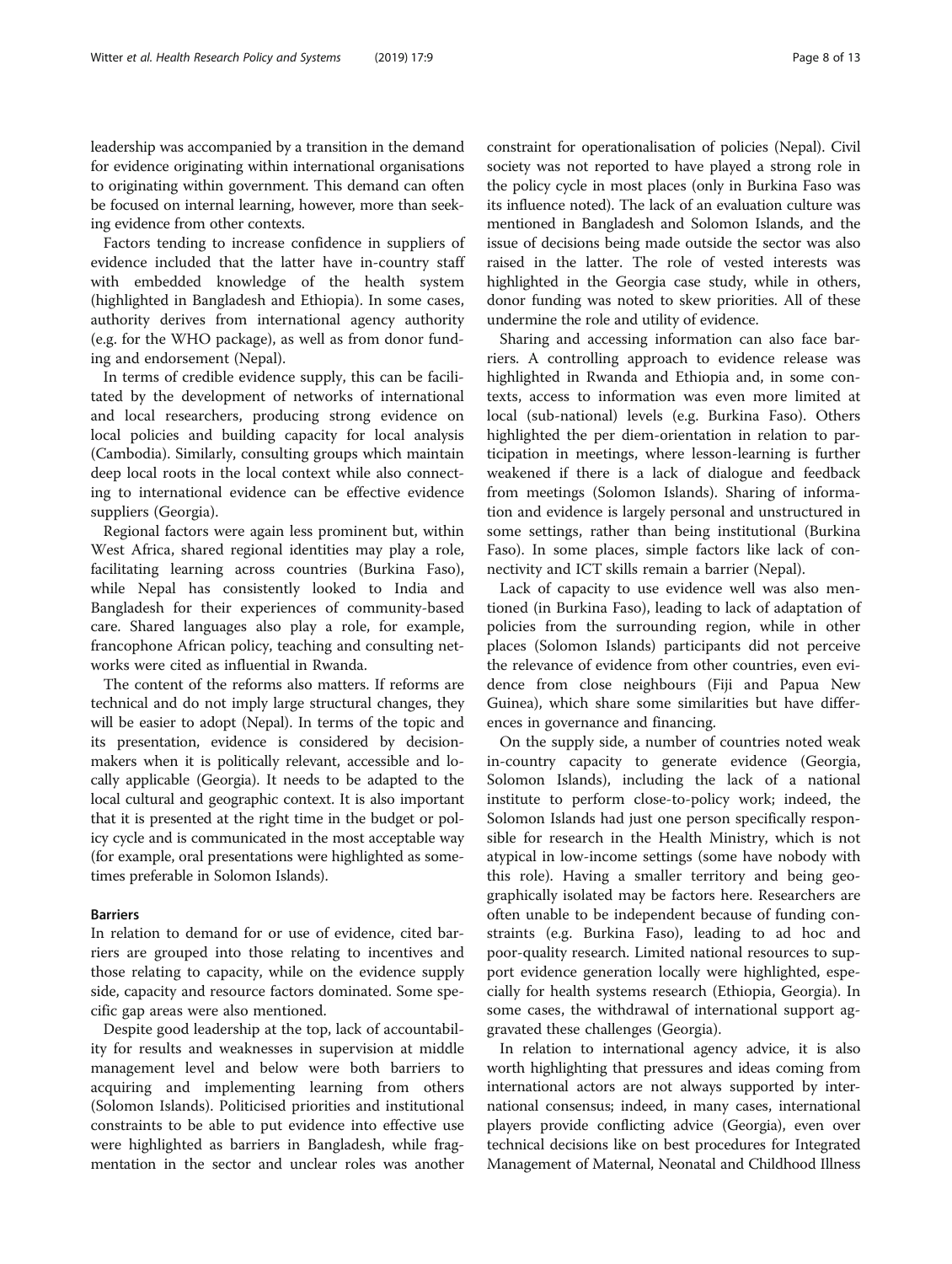in Nepal. Advice can also be biased by donors' 'pet projects' (Burkina Faso). This is manageable if governments have clear priorities; however, capacity to set clear priorities is itself commonly a barrier in these settings.

Some noted that, while there is relatively good access to policy documents and general guidance online, it is harder to find operational information on how to implement specific reforms (Ethiopia, Rwanda). Furthermore, it was noted by several respondents that the substantial amount of online information may be useful, yet it is difficult to access and time-consuming to sift through. There is therefore a demand for a brokerage function that would identify high quality, implementable information from other studies and reports. Some also felt that there was a lack of access to practical information, such as regional drug prices or trends in non-communicable diseases (Solomon Islands), while language barriers and limited access to journals remain challenges in some areas such as in Burkina Faso.

## **Discussion**

Many of the case study findings are consistent with the broader literature on health policy transfer in low- and middle-income countries [[36](#page-11-0), [37\]](#page-11-0). Both case studies and the literature illustrate that evidence is used in conceptualisation through the identification of a problem or policy need, facilitated by relationships that exist through policy networks, and sometimes through advocacy of international agencies, and is facilitated by the alignment of goals between relevant stakeholders [[9](#page-11-0)–[11](#page-11-0), [38](#page-11-0)]. However, the case studies illuminate many aspects of health policy transfer that are either differently or under-represented in current literature. These aspects include political economic factors, how policies are implemented and the types of evidence that are used to inform implementation, and the kinds of practical mechanisms that are useful for policy-makers. The mechanisms highlighted are very varied but those which are most frequently cited – study tours and face-to-face interaction with development partners – highlight the importance of experiential learning, which allows for sharing of not just technical but also political insights. This article also complements existing literature by starting from a national and sub-national perspective (not the 'push' approach adopted by much of the literature on how international actors can promote evidence uptake, which tends to take a normative stance) and using a range of low- and middle-income settings to draw a broader analysis.

By starting from actual policy decisions (rather than from questions about use of international evidence), we find that many of our studied policies were home-grown or at least heavily home-incubated (for example, in Ethiopia, Rwanda, Bangladesh, Nepal and Cambodia). We can speculate that this may link with their subsequent good performance, either due to higher ownership and/or a correlation between the capacity to innovate and the capacity to manage implementation well. Social factors determining the effectiveness of policies, such as cultural norms changing how maternal health policies in Nepal and community clinics in Bangladesh are implemented, were understood by policy-makers. As a result, formative and technical recommendations from international agencies that conflict with these norms are generally rejected or adjusted by policy-makers.

The commitment of 'national elites' to policy transfer is commonly cited throughout both literature and the case studies as crucial for the success of policy implementation [[39](#page-11-0), [40](#page-11-0)]. Elites may consist of politicians, leaders of government agencies and organisations, as well as individuals who are employed by or participate in their home government but interact with international policy communities [[40](#page-11-0)]. Discussions between international actors and national elites around the Sector-Wide Approach in Bangladesh and the formation of strategic plans in the health sector in Cambodia, as well as the integral role of policy-makers in small countries like the Solomon Islands, with a high turnover of development partner staff and limited numbers of senior level officials, demonstrate that buy-in from in-country policy-makers is crucial for reforms to be adopted and subsequently for resources to be mobilised around scaling up those reforms (see also Shroff et al. [[41](#page-11-0)]).

International agencies are often cited as important since they mobilise interest and resources around issues that affect when and how a policy is conceptualised [\[42](#page-11-0)]. Bennett et al. [[11\]](#page-11-0) describe the role of agencies as being between advocates and neutral facilitators in the transfer of policy. This is a theme which emerges throughout the literature as agencies either impose or neutrally act as the medium through which policy is transferred. While most criticism of international agencies in the literature centres around the issue of coercion and how agencies and their financing have been used as a means for wealthy countries to shape policy formation for their own agendas [[38](#page-11-0), [43\]](#page-11-0), the case studies present a more nuanced understanding of the role of international agencies as being influencers rather than controllers of policy conceptualisation, uptake and development. The case studies acknowledge that international agencies have their own mandates and agendas that, in some cases, differ from the governments they work with; however, the impact of agencies is met with the motivations of key in-country decision-makers. This greater agency given to domestic actors may reflect the make-up of our respondents to some extent, although more likely it relates to the country selection and the bias towards 'strong performers'. Country leadership is also not stable over time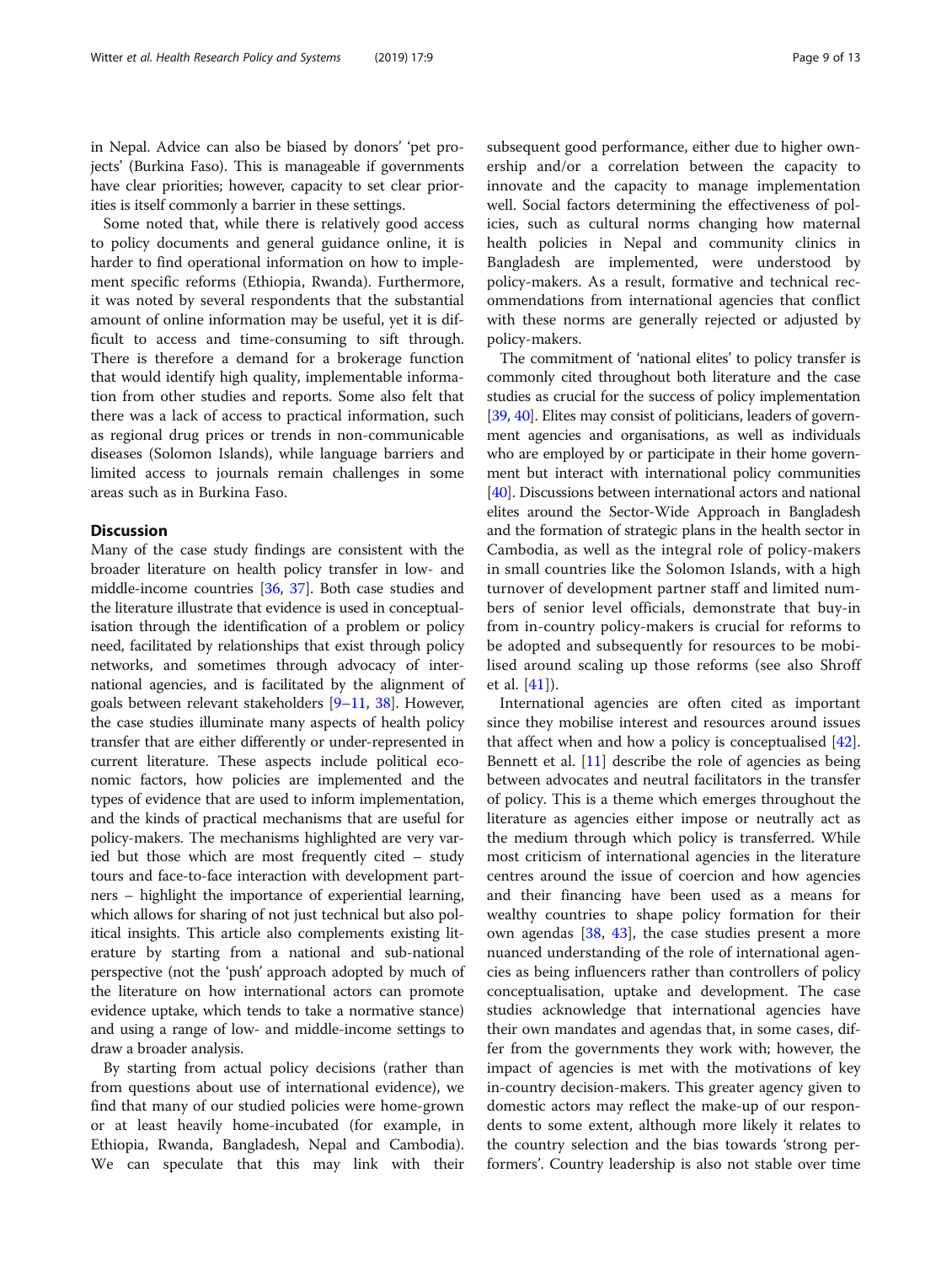– cases like Cambodia have seen a growth from a low base to current greater national confidence. These stages will very much influence demand for and use of international and local evidence.

The case studies overwhelmingly suggest that local political and economic factors determine when and what international evidence is used and whether that use is instrumental or conceptual (symbolic use was not raised in these case studies) [[14](#page-11-0)–[16](#page-11-0)]. Political power often supersedes the influence of international agencies and national technical elites, having earned support from the wider public and established social groups [\[44\]](#page-11-0). Unlike other policy transfer stakeholders, political parties have the ability to manoeuvre both public and private (e.g. corporate) interests [[45\]](#page-11-0). In addition, other stakeholders often rely on political support to influence policy decisions, including those who provide financial, programmatic, and technical services [\[46](#page-11-0)–[48\]](#page-11-0).

It is also striking that conflict or crisis had propelled reforms in the majority of our case studies (Rwanda, Ethiopia, Solomon Islands, Nepal, Bangladesh and Cambodia), presumably creating the need and motivation to innovate, as well as a momentum to reduce inertia, challenge path dependencies and willingness to risk policy errors [\[35](#page-11-0)]. Resource constraints were also seen as having encouraged creativity in adopting new policies in some cases.

The existence of policy networks is another mechanism that is widely identified as important in conceptualisation by both published studies and the case studies. Policy networks consisting of formal or informal relationships between governments and other policy stakeholders [[49\]](#page-11-0) are understood to be useful for promoting dialogue and learning between stakeholders [\[11](#page-11-0), [50,](#page-11-0) [51](#page-11-0)], and are enhanced by political and social connections between decision-makers and other actors [[38,](#page-11-0) [39\]](#page-11-0). As would be expected, the case studies demonstrate that, while the influence of external information is typically stronger at earlier stages of the policy cycle, i.e. conceptualisation, implementation is strongly influenced by internal learning within policy networks, although external actors, especially consultants and technical assistants, remain important for the operational stage. The case studies point towards consistent dialogue between stakeholders as a mechanism of evidence uptake in conceptualisation, for instance, through discussions and consultations which led to health financing reforms in Georgia, the facilitation of learning through professional connections between officials and development partners in the Solomon Islands, and interactions between health officials in regional meetings and study tours in Burkina Faso and Rwanda.

Other studies on health policy transfer suggest that evaluation is needed to improve dissemination of progress in health policy reform and implementation [\[52](#page-11-0)], follow-up and management [[53](#page-12-0)], alignment of policy goals and messages across stakeholders [[54\]](#page-12-0), and quality of health services provided through transfer [\[55](#page-12-0)]. The case studies in Cambodia, Nepal, Burkina Faso, and Rwanda show that evaluation can inform conceptualisation of policy by identifying weaknesses in health policies and informing policy development from pilot project outcomes and impact evaluations. However, in some cases, evaluations were blocked for political reasons. As evaluations present a more summative judgment, they are potentially more threatening to high profile policies than feedback from continuous monitoring.

Our findings highlight the importance of continuous learning and many positive examples of institutions which are doing this in different contexts. This is an important supplement to current literature, which does not provide much insight into how continuous learning affects uptake of evidence in health policy transfer. Most of the findings highlight the importance of developing the domestic incentives and demand for evidence – areas of gap in supply of evidence were reportedly more minor by comparison, as seen from the national level, though this is not to deny on-going access barriers. Smith et al. [\[56](#page-12-0)], for example, analyse more than 3000 papers in almost 1000 journals dealing with global health, and conclude that only 39% of papers published in a journal have open access, and 42% of scholarly articles require a subscription, although there is an increasing wealth of evidence available in grey and open-access sources.

The case studies illustrate how evidence that is used to inform policy is not 'systematic' in nature, in that evidence is often not systematically collected, examined or applied. This supports the views of most practitioners and many academics [[23](#page-11-0)] that the ideal type of evidence-based policy – in which policy-makers are comprehensively rational, have the ability to systematically rank policy alternatives, and prioritise robust and critically appraised evidence – is unrealistic. Cairney and Oliver [\[20\]](#page-11-0) suggest that researchers can be most effective when combining the principles of evidence and governance. They argue that the weight of value-driven arguments can be just as important, if not more so, to policy-makers than the importance of evidence and, therefore, evidence could be packaged to accommodate policy-makers' social, political and ideological predispositions and motives [\[20](#page-11-0)]. The case studies illustrate the variety of forms and processes through which evidence is used, and imply that evidence is best conceptualised as one element feeding into decisions, which are dominated by the interests and outlooks of the most influential actors. Perceived fit to local needs and context is key.

There are some important limitations to note, which include that the countries were selected as relatively strong performers which had undertaken some form of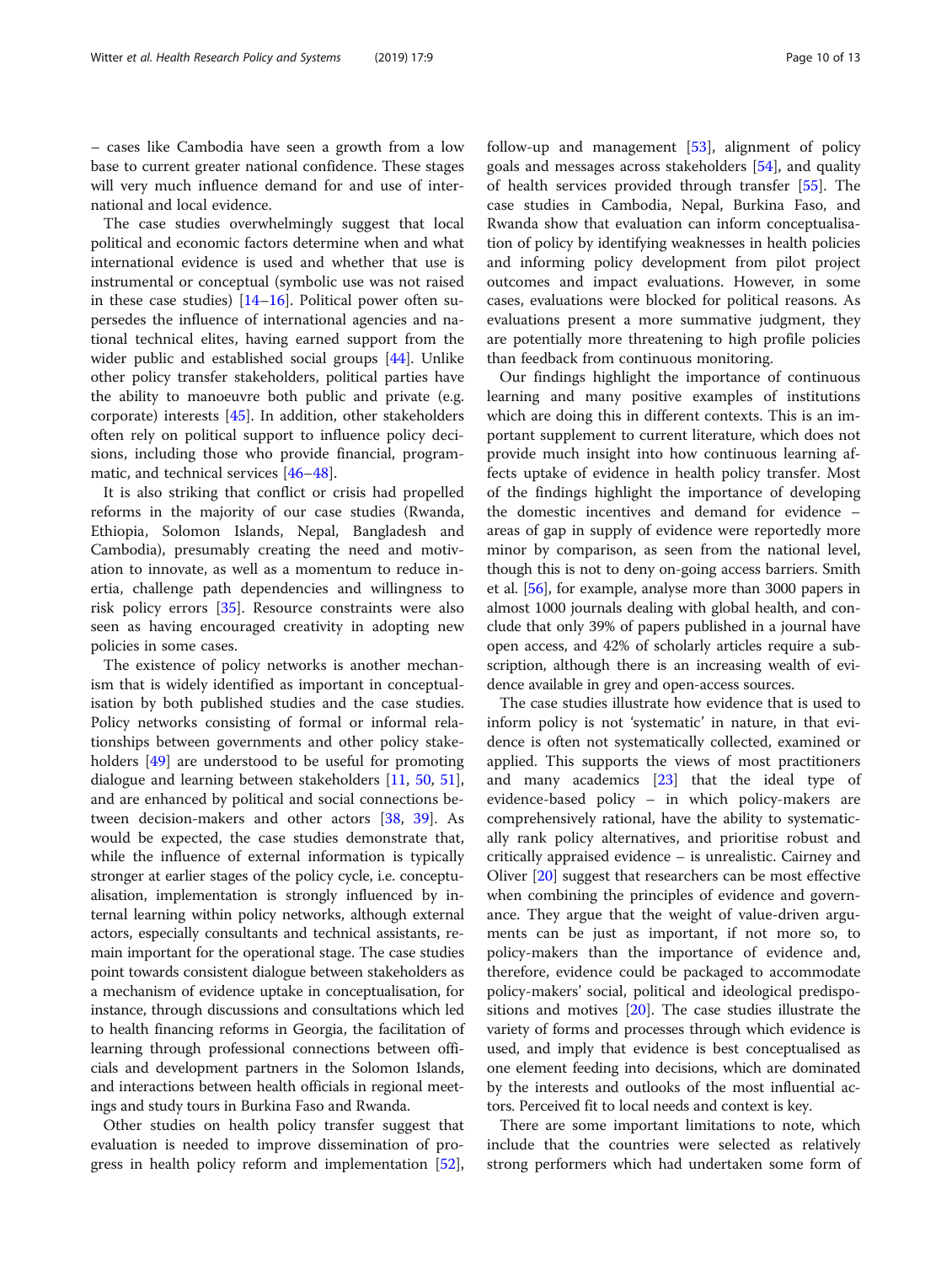<span id="page-10-0"></span>significant health system reform in recent years. The selection allowed for the study of how evidence had, or not, informed policies. However, the findings may not be representative of a wider set of countries that may be less active in policy innovation. It should also be noted that each case study was conducted in a limited time, and thus not all perspectives are reflected and included. We can therefore regard the findings as a rich snapshot, rather than as a complete account. We also highlight our inductive approach to analysis, which meant that a structured comparison of learning across systems within a pre-determined theoretical framework was not undertaken.

However, the article can inform the future development of a conceptual framework for learning health systems, which should include not just internal factors (such as alignment of actors, incentives, capacities and resources) but also openness to and mechanisms for filtering international experiences and evidence (personal, organisational and institutional, explicit and tacit, strategic) by different actors and for different purposes (strategic, political and technical). Existing frameworks do not adequately reflect the agency we found for local decision-makers, as much of the focus is on 'push' models, such as policy transfer (which emphasises the transfer of specific ideas) and evidence-based policy-making (which emphasises getting research into practice), both neglecting a more active role of demanding, shaping and co-creating knowledge in the local arena.

#### Conclusion

This article reviews the experiences of eight low- and low–middle-income countries which have adopted health system reforms in the past two decades. Using key informant interviews with those directly engaged in the reforms at different periods of time, it probes whether and how international policy transfer occurred, how evidence informed the different stages of the policy cycle, what mechanisms were effective for learning and what barriers and facilitators were perceived by the participants. Extra focus was placed on unpacking the role of learning from other countries throughout the reform process. The findings emphasise the agency of national and sub-national players and the importance of developing local institutions for gathering, filtering and sharing evidence, locally as well as south–south. Developing demand for and capacity to use evidence appears more significant (in terms of current barriers) than augmenting the supply internationally, although specific gap areas were identified by respondents, especially in relation to more operational and practical questions. The case studies also highlighted that, beyond an initial sharing of information, a lot of work is needed to adequately contextualise and internalise ideas in a new setting. The overall learning process (including conceptualisation,

uptake and development) is a long-term and complex endeavour, in some cases taking 15 to 20 years before a lesson can be said to be 'in action' at a national level. The findings also highlight the importance of the local political economy in setting the parameters within which evidence is considered and the importance of trusting relationships between national and international individuals and organisations. Finally, we highlight the need for a theoretical framework within which to further analyse learning across health systems.

#### Abbreviations

CBHI: Community-Based Health Insurance; HEP: Health Extension Programme

#### Acknowledgements

We acknowledge the contributions of all research participants and colleagues guiding this study.

#### Funding

This work was conducted with funding from the Bill and Melinda Gates Foundation. The funding body was involved in the overall design of the study. However, the funders had no involvement in data collection, analysis, interpretation and writing of the paper.

#### Availability of data and materials

More detailed reports with individual case study data can be found at [www.learningforaction.org.](http://www.learningforaction.org)

#### Authors' contributions

All authors were involved in collecting data for country case studies, in analysis and in commenting on drafts of the paper. SW led on analysis across case studies and in drafting. SW, IA, NB, TL, BM and AJ were additionally involved in the overall study design. SW, IA, AA, NB, BB, BM, CJ and A were also involved in the literature reviews which fed into these case studies. All authors read and approved the final manuscript.

#### Ethics approval and consent to participate

The study was approved by the Ethical Review Committee of the lead United Kingdom institution.

#### Consent for publication

Not applicable.

#### Competing interests

The authors declare that they have no competing interests.

#### Publisher's Note

Springer Nature remains neutral with regard to jurisdictional claims in published maps and institutional affiliations.

#### Author details

<sup>1</sup>ReBUILD and Institute for Global Health and Development, Queen Margaret University Edinburgh, Musselburgh EH21 2UU, United Kingdom. <sup>2</sup>Crawford School of Public Policy, Australian National University, Canberra, Australia. <sup>3</sup>Nossal Institute for Global Health, University of Melbourne, Melbourne, Australia. <sup>4</sup>Oxford Policy Management (OPM), Oxford, United Kingdom

## Received: 26 July 2018 Accepted: 26 December 2018 Published online: 21 January 2019

#### References

- 1. United Nations Population Fund. State of the World Population 2014: The Power of 1.8 Billion, Adolescents, Youth and the Transformation of the Future. 2014. [https://www.unfpa.org/sites/default/files/pub.../EN-SWOP14-](https://www.unfpa.org/sites/default/files/pub/EN-SWOP14-Report_FINAL-web.pdf.%20Accessed%205%20Jan%202019) [Report\\_FINAL-web.pdf. Accessed 5 Jan 2019.](https://www.unfpa.org/sites/default/files/pub/EN-SWOP14-Report_FINAL-web.pdf.%20Accessed%205%20Jan%202019)
- 2. Gottret P, Schieber G. Health Financing Revisited: A Practitioner's Guide. Washington, DC: World Bank; 2006.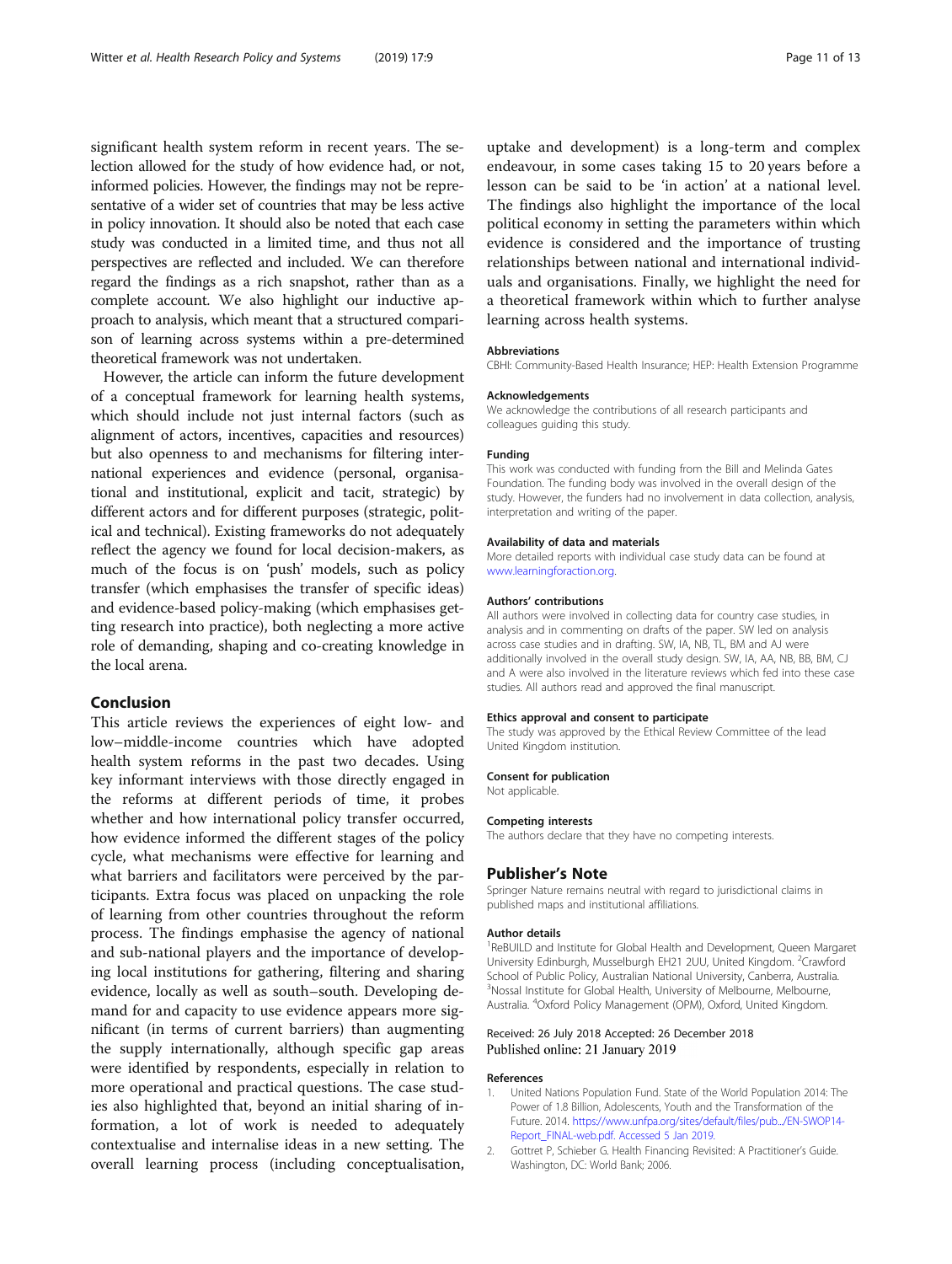- <span id="page-11-0"></span>3. UN General Assembly. Resolution A/RES/70/1. Transforming Our World: The 2030 Agenda for Sustainable Development. Seventieth United Nations General Assembly, New York, 25 September 2015. New York: United Nations; 2015.
- 4. Dieleman J, Murray CJL, Haakenstad A, Graves C, Johnson E, Templin T, Birger M, Singh L, Leach-Kemon K. Financing Global Health 2014: Shifts in Financing as the MDG Era Closes. Seattle: Institute for Health Metrics and Evaluation; 2015.
- 5. Dieleman J, Murray CJL, Haakenstad A, Leach-Kemon K, Baral R, Graves C, Johnson E, Templin T. Financing Global Health 2013: Transition in an Age of Austerity. Seattle: Institute for Health Metrics and Evaluation; 2014.
- 6. Alshamsan R, Lee JT, Rana S, Areabi H, Millett C. Comparative health system performance in six middle-income countries: cross-sectional analysis using World Health Organization study of global ageing and health. J R Soc Med. 2017;110(9):365–75.
- 7. OECD. Health Care Systems: Getting More Value for Money. Paris: OECD Economics Department Policy Notes; 2010.
- Peters DH, Garg A, Bloom G, Walker DG, Brieger WR, Rahman MH. Poverty and access to health care in developing countries. Ann N Y Acad Sci. 2008; 1136(1):161–71.
- 9. Dolowitz D, Marsh D. Who learns what from whom: a review of the policy transfer literature. Polit Stud. 1996;44(2):343–57.
- 10. Evans M, Davies J. Understanding policy transfer: a multi-level, multidisciplinary perspective. Public Adm. 1999;77(2):361–85.
- 11. Bennett S, Dalglish SL, Juma PA, Rodriguez DC. Altogether now… understanding the role of international organizations in iCCM policy. Health Policy Plan. 2015;30(2):ii26–35.
- 12. Jensen C, McPake B, Jones A. Learning for Across Health Systems: Literature Review of International Health Policy Transfer Processes. Oxford: Oxford Policy Management; 2017.
- 13. Head BW. Three lenses of evidence-based policy. Aust J Public Adm. 2008; 67(1):1–11.
- 14. Sanderson I. Making sense of 'what works': evidence based policy making as instrumental rationality? Public Policy Adm. 2002;17(3):61–75.
- 15. Amara N, Ouimet M, Landry R. New evidence on instrumental, conceptual, and symbolic utilization of university research in government agencies. Sci Commun. 2004;26(1):75–106.
- 16. Boswell C. The Political Uses of Expert Knowledge: Immigration Policy and Social Research. Cambridge: Cambridge University Press; 2009.
- 17. Pelz D. Some expanded perspectives on use of social science in public policy. In: Yinger MJ, Cutler S, editors. Major Social Issues: A Multidisciplinary View. New York: Free Press; 1978. p. 346–57.
- 18. Weiss CH. The many meanings of research utilization. Public Adm Rev. 1979; 39(5):426–31.
- 19. Lomas J, Brown AD. Research and advice giving: a functional view of evidence-informed policy advice in a Canadian Ministry of Health. Milbank Q. 2009;87(4):903–26.
- 20. Cairney P, Oliver K. Evidence-based policymaking is not like evidence-based medicine, so how far should you go to bridge the divide between evidence and policy? Health Res Policy Syst. 2017;15:35.
- 21. Pawson R. Evidence-based policy: the promise of 'realist synthesis. Evaluation. 2002;8(3):340–58.
- 22. Solesbury W. Evidence Based Policy: Whence it Came and Where it's Going. Working Paper. London: ESRC Centre for Evidence Based Policy and Practice; 2001.
- 23. Sanderson I. Evaluation, policy learning and evidence-based policy making. Public Adm. 2002;80(1):1–22.
- 24. Witter S, Kardan A, Scott M, Moore L, Shaxton L. Generating demand for and use of evaluation evidence in government health ministries: lessons from a pilot programme in Uganda and Zambia. Health Res Policy Syst. 2017;15(86):1–12.
- 25. Binachon B, Awosusi A, Hanson K, Ensor T, Jones A. Landscaping Review Part 1: Review of Comparative Health Systems Literature. Oxford: Oxford Policy Management; 2017.
- 26. Witter S, Anderson I, Bhandari N, Jones A. Landscaping Review Part 2: What Types of Institutions Currently Facilitate Learning between Countries about Improving Health Systems? Oxford: Oxford Policy Management; 2017.
- 27. Leo B, Barmeier J. Who are the MDG Trailblazers? A New MDG Progress Index. Washington, DC: Center for Global Development; 2010.
- 28. Anderson I, Gilbert K. Learning for Action Across Health Systems, Case Study of Solomon Islands. Oxford: Oxford Policy Management; 2017.
- 29. Bhandari NN, Jones A. The Role of Learning from other Countries in Nepali Health System Reform, Focusing on CB-IMCI/NCP/IMNCI Reform: Learning for Action Across Health Systems, Case Study. Oxford: Oxford Policy Management; 2017.
- 30. Brikci N, Binachon B. The Role of Learning from other Countries in CBHI and PBF Reforms in Rwanda: Learning for Action Across Health Systems, Case Study. Oxford: Oxford Policy Management; 2017.
- 31. Chanturidze T, Jensen C. The Role of Learning from Other Countries, Case Study, Georgia: Learning for Action Across Health Systems, Case Study. Oxford: Oxford Policy Management; 2017.
- 32. Jones A, Annear P. The Role of Learning from Other Countries in Cambodian Health System Reform, Focusing on Health Equity Funds and Innovative Contracting: Learning for Action Across Health Systems, Case Study. Oxford: Oxford Policy Management; 2017.
- 33. Lievens T, Binachon B. The Role of Learning from Other Countries in Health System Reforms in Burkina Faso, Focusing on Healthcare Financing Reforms: Learning for Action Across Health Systems, Case Study. Oxford: Oxford Policy Management; 2017.
- 34. Raichowdhury S, Jensen C. The Role of Learning from Other Countries in Bangladesh: Learning for Action Across Health Systems, Case Study. Oxford: Oxford Policy Management; 2017.
- 35. Witter S, Awosusi A. Ethiopia and the Health Extension Programme: Learning for Action Across Health Systems, Case Study. Oxford: Oxford Policy Management; 2017.
- 36. Lavis JN, Oxman AD, Moynihan R, Paulsen EJ. Evidence-informed health policy 1: synthesis of findings from a multi-method study of organizations that support the use of research evidence. Implement Sci. 2008;3:53.
- 37. Koon AD, Rao KD, Tran NT, Ghaffar A. Embedding health policy and systems research into decision-making processes in low- and middle-income countries. Health Res Policy Syst. 2013;11:30.
- 38. Clark BY. Policy adoption in dynamic international environments: evidence from national aids programs. Public Adm Dev. 2009;29(5):362–73.
- 39. Lee K, Walt G. Linking national and global population agendas: case studies from eight developing countries. Third World Q. 1995;16(2):257–72.
- 40. Robinson RS. Negotiating development prescriptions: the case of population policy in Nigeria. Popul Res Policy Rev. 2012;47(1):267–96.
- 41. Shroff ZC, Tran N, Meessen B, Bigdeli M, Ghaffar A. Taking results-based financing from scheme to system. Health Syst Reform. 2017;3(2):69–73.
- 42. Ogden J, Walt G, Lush L. The politics of 'branding' in policy transfer: the case of DOTS for tuberculosis control. Soc Sci Med. 2003;57(1):179–88.
- 43. Banerji D. A Fundamental Shift in the Approach to International Health by WHO, UNICEF, and the World Bank: Instances of the Practice of "Intellectual Fascism" and Totalitarianism in some Asian Countries. Int J Health Serv. 1999;29(2):227–59.
- 44. Hunter W, Brown DS. World Bank directives, domestic interests, and the politics of human capital investment in Latin America. Comp Pol Stud. 2000; 33(1):113–43.
- 45. Gomez EJ, Ruger JP. The global and domestic politics of health policy in emerging nations. J Health Polit Policy Law. 2015;40(1):3–11.
- 46. Minoletti A, Galea S, Susser E. Community mental health services in Latin America for people with severe mental disorders. Public Health Rev. 2012; 34(2):1–23.
- 47. Perez-Ferrer C, Lock K, Rivera JA. Learning from international policies on trans fatty acids to reduce cardiovascular disease in low- and middleincome countries, using Mexico as a case study. Health Policy Plan. 2010; 25(1):39–49.
- 48. Wonodi CB, Privor-Dumm L, Aina M, Pate AM, Reis R, Gadhoke P, Levine OS. Using social network analysis to examine the decision-making process on new vaccine introduction in Nigeria. Health Policy Plan. 2012;27(2):ii27–38.
- 49. Rhodes RAW. Policy network analysis. In: Moran M, Rein M, Goodin RE, editors. The Oxford Handbook of Public Policy. Oxford: Oxford University Press; 2008.
- 50. Buchan J, Couper ID, Tancharoensathien V, Thepannya K, Jaskiewicz W, Perfilieva G, Dolea C. Early implementation of WHO recommendations for the retention of health workers in remote and rural areas. Bull World Health Organ. 2013;91:834–40.
- 51. Pallas SW, Nonvignon J, Aikins M, Ruger JP. Responses to donor proliferation in Ghana's health sector: a qualitative case study. Bull World Health Organ. 2015;93:11–8.
- 52. Brundage SC, Carty L, Elias CJ, Fleischman J, Morrison JS. On the Ground with the Global Health Initiative: Examining Progress and Challenges in Kenya. Washington, DC: Center for Strategic and International Studies; 2011.